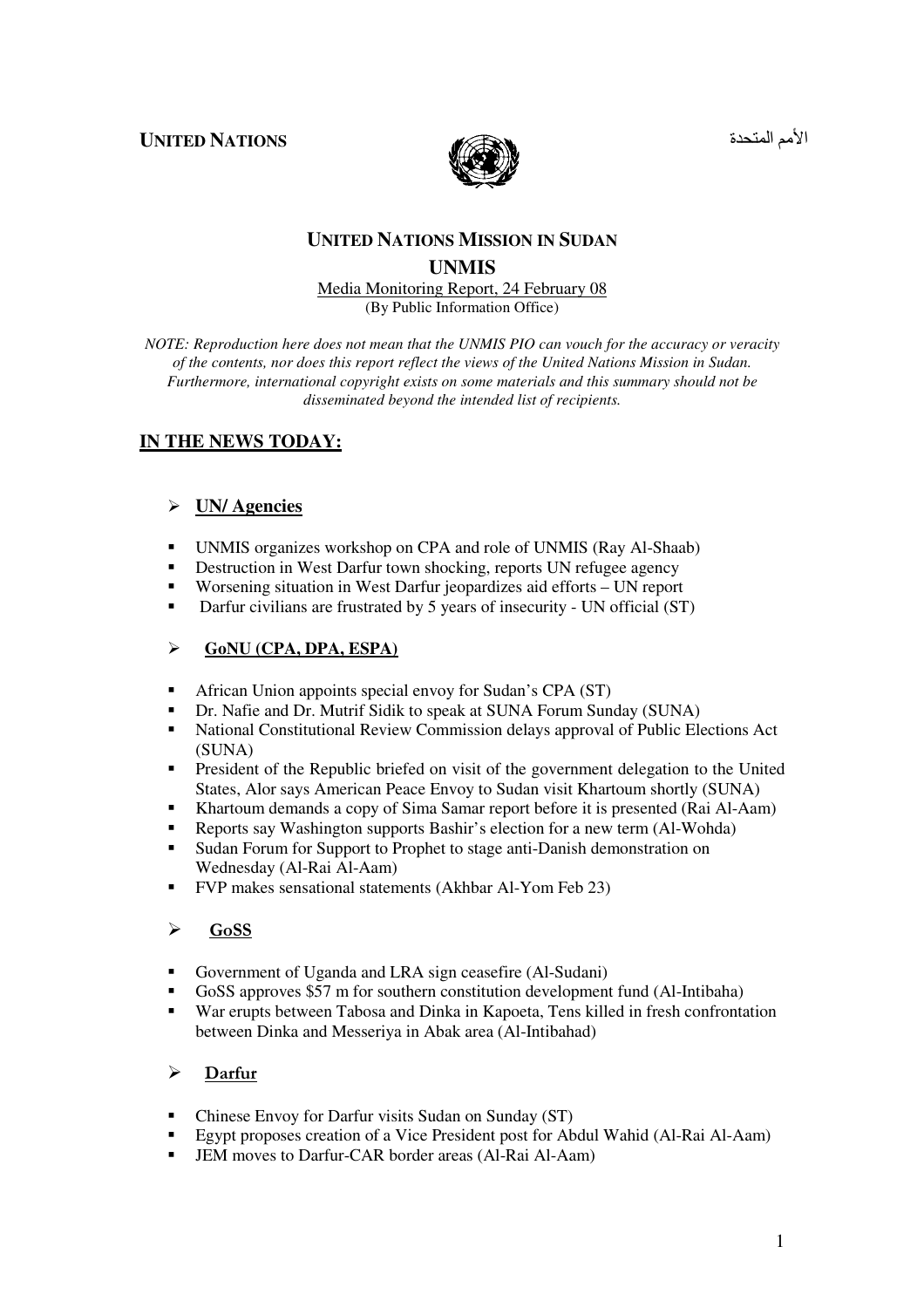$\triangleright$  Miscellaneous

# **Highlights**

## **UN/ Agencies**

UNMIS organizes workshop on CPA and role of UNMIS

(Ray Al-Shaab) UNMIS's PIO organized 20-21 Feb. 2008 at University of Juba a Training of Trainers (ToT) workshop for 70 students from the various faculties on the CPA and role of UNMIS.

The students were familiarized with the six protocols of the CPA as well as the mandate of UNMIS's each unit.

Every student in part II of the workshop presented part of one of the protocols to ensure his/her understanding to the contents of the CPA and role of UNMIS. Rai Al-Sha'ab Daily reported Sunday that PIO staff, led by Head of Media Special Campaigns, Mr. Jordan Dakamseh, thoroughly facilitated the students' presentations. Certificates of attendance were distributed to the participants of the workshop, in the presence of the Students Dean, who highly appreciated the role being played by UNMIS in promoting the understanding of CPA among the students.

Mr. Dakamseh thanked the University for its understanding to the PIO mandate pledging that UNMIS would spare no effort in assisting the different segments of the Sudanese people to be sensitized with the provisions of the CPA and the role UNMIS is supposed to do in Sudan.

He assured that PIO is organizing similar workshops with NGOs and CBO's for the same purpose.

Interviewing a number of students participating in the workshop, the paper said the students expressed their satisfaction over the benefit they gained from the workshop, appreciating highly the facilitation rendered by the PIO.

Students Union's Cultural Secretary Michal Christopher told the paper that the workshop's activities reflected the student's belief on the comprehensive peace issue and their readiness to defuse the CPA's spirit among the Sudanese population in the North and the South as well.

Destruction in West Darfur town shocking, reports UN refugee agency

22 February 2008 – United Nations refugee agency staff participating in a joint assessment of the West Darfur town of Sirba, which came under air and ground attack from the Sudanese Government and allied militia groups earlier this month, say they were shocked at the level of destruction they witnessed.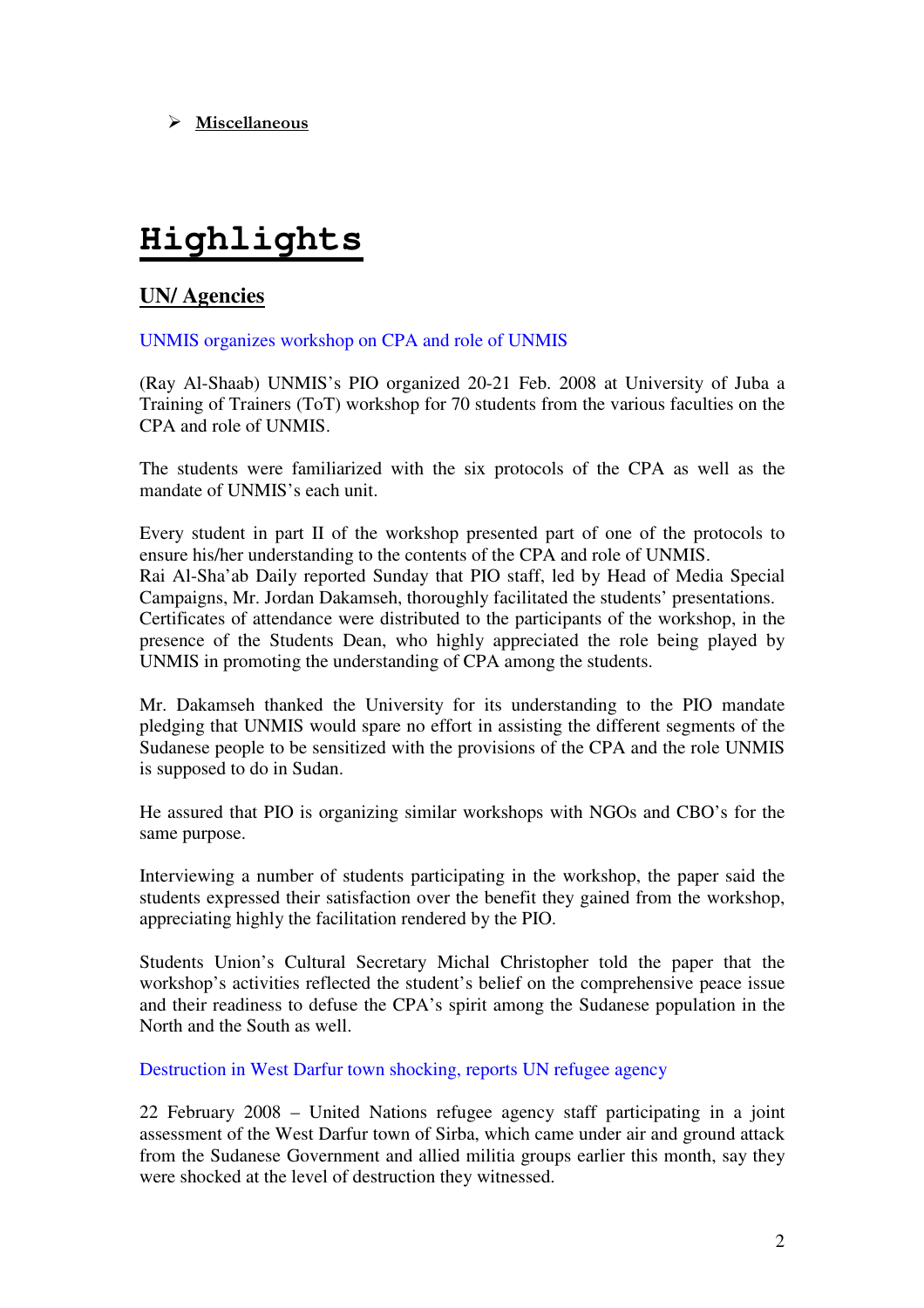A joint UN humanitarian mission involving the UN High Commissioner for Refugees (UNHCR) as well as the World Food Programme (WFP), the UN Children's Fund (UNICEF) and Ameerah Haq, the UN Humanitarian Coordinator for Sudan, visited Sirba yesterday, as some locals drift back to the town in the wake of the deadly attack on 8 February.

For now, the UN can provide humanitarian assistance, "but the clear message obviously is that what the people really want is protection. They are looking for security," Ms. Haq said. "The ability to provide that - whether from the government or the international community – is still a long way away."

Women and girls face being raped when gathering firewood in the Wadi, and the Humanitarian Coordinator appealed to both the international community and Khartoum to recognize the need for the speedy deployment of the joint UN-AU hybrid peacekeeping mission, known as UNAMID.

"If UNAMID continues to lack the full capacity required for it to fulfill its mandate, the people will continue to be vulnerable and exposed to the types of attacks that happened here in Sirba, with houses being burnt down, children disappearing, girls being raped," she noted. "This will continue and the story will repeat itself. Village after village the destruction will spread."

The residents who stayed or returned pleaded with the assessment mission for help in securing their town and nearby villages from further attacks, UNHCR spokesperson Ron Redmond told reporters today in Geneva.

The residents also warned that fleeing across the nearby Chadian border was dangerous because of the continuing conflict in the area and the widespread banditry, and they voiced concern about their compatriots who have been living in eastern Chad since the attacks on Sirba and on the villages of Sileah and Abu Suruj.

UN agencies have been distributing emergency items such as food and shelter material since the attacks, while the Sudanese Government has also provided tents.

More than 200,000 people have been killed and over 2.2 million others displaced since 2003 because of fighting across Darfur, an arid region on Sudan's western flank, between Government forces, allied militia groups and rebels.

UNAMID has been dispatched to the region to try to quell the violence and humanitarian suffering, but the most recent UN report on its deployment found that the worsening security situation in West Darfur was undermining basic aid distribution efforts.

WFP has lost 28 of its trucks to thieves and bandits so far this year and 14 of its drivers remain missing as a result of the robberies and abductions.

The agency issued an urgent appeal to all parties to improve security and road conditions so that its capacity to feed up to 3.2 million Darfurians with emergency food aid is not restricted.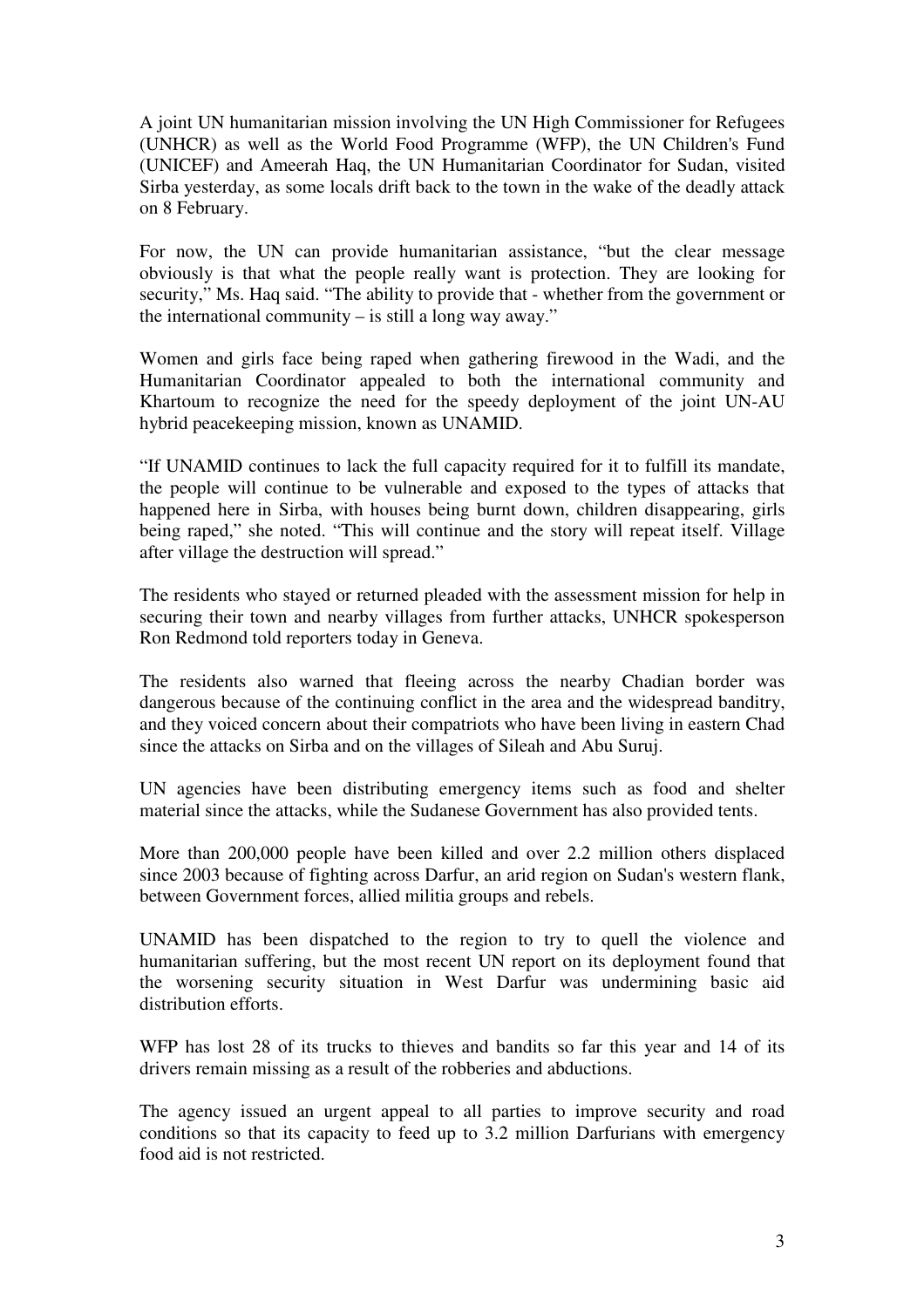#### Worsening situation in West Darfur jeopardizes aid efforts – UN report

20 February 2008 – The security situation in West Darfur has deteriorated so sharply in the past two months that the United Nations' efforts to bring humanitarian relief to those in need is being severely undermined, a new UN report says, calling for an immediate cessation of hostilities and warning that the region needs many more peacekeepers.

The latest report of Secretary-General Ban Ki-moon on the hybrid UN-African Union peacekeeping mission to Darfur (UNAMID) says the "slow pace" of deployment is making it difficult for the forces that are in place to provide "even a modest level of protection to civilians."

Just over 9,000 troops and police officers have been deployed so far, even though UNAMID is supposed to have more than 26,000 uniformed personnel in Darfur when it reaches full capacity. Less than a quarter of the mission's authorized number of civilian staff have also been deployed.

"The mission will not be in a position to effectively fulfil its mandate or meet the tremendous expectations of Darfur's civilians with the meagre human and material resources currently in the mission area," Mr. Ban writes.

"We need to urgently demonstrate to the conflict-affected population of Darfur that UNAMID will bring a material improvement to their daily lives, or risk losing their confidence at this critical juncture in the life of the mission."

The Secretary-General calls for all troop and police contributors to UNAMID to expedite the deployment of any units or assets they have pledged, and he appeals to Member States to provide those units that are still outstanding – such as key military helicopters – to ensure the mission is at full operating capability.

A month after the transfer of authority from the previous AU peace force (known as AMIS), UNAMID still lacks one heavy and one medium ground transport unit, three military utility aviation units (18 helicopters in total) and additional attack helicopters.

In the absence of pledges from Member States, one option being explored is the transfer of aviation assets from other UN peacekeeping missions.

In addition, the report notes that the speed of the deployment of UNAMID depends on resolving any remaining issues with the Sudanese Government about its composition, and stresses the need to "ensure the removal of impediments" to the force's operation.

Mr. Ban stresses the need for a cessation of hostilities in the conflict in Darfur, which has pitted rebels against Government forces and allied militias since 2003. More than 200,000 people have been killed and at least 2.2 million others forced to flee their homes.

He says such an agreement must also include "effective mechanisms for monitoring compliance and violations," and adds that all sides should cooperate with the UN and AU Special Envoys to convene fully-fledged peace negotiations as soon as possible.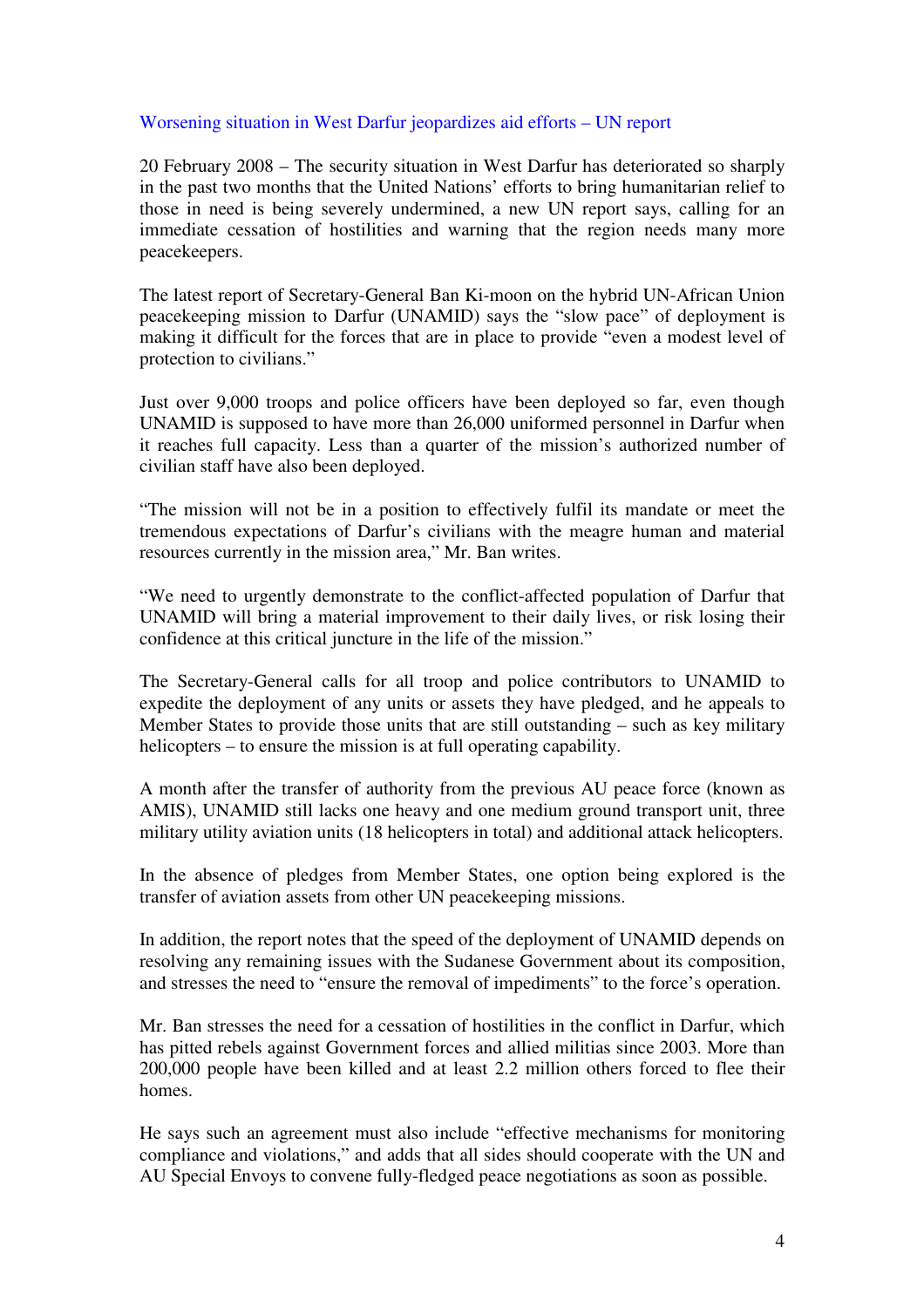Condemning cross-border attacks, the Secretary-General urges both Sudan and neighbouring Chad to respect each other's territorial sovereignty and to implement existing non-aggression accords.

The most recent fighting in West Darfur state has led 10,000 Sudanese or more to flee across the volatile border into eastern Chad, but the security situation is so poor that the UN High Commissioner for Refugees (UNHCR) had to withdraw its staff to a safer area earlier this week.

The UN Children's Fund (UNICEF) is delivering medical supplies, blankets, jerry cans and plastic sheeting to those in need in West Darfur, according to a statement released by the agency. It is also treating and restoring water supplies in those towns and villages attacked by militiamen or hit by aerial bombing.

UNICEF Executive Director Ann M. Veneman said the recent upsurge in fighting was only adding to the hardships and dangers faced by vulnerable children and women in the region.

"Efforts to provide urgent assistance to children and women in dire need are hampered by the violence, and further displacement of civilian populations puts even greater pressure on camps that are already overcrowded," she said, calling for aid workers to have unrestricted access to those in need.

## Darfur civilians are frustrated by 5 years of insecurity - UN official

(ST) February 23, 2008 (KHARTOUM) – UN humanitarian coordinator in Sudan, has urged to speed the full deployment of international troops in Darfur saying civilians are frustrated by the lack of security since five year.

Ameerah Haq, during her visit to Sirba in West Darfur, where Khartoum recent attacks have left a trail of civilian casualties and destruction, stated that "the people are clearly frustrated and they told me it has been five years since they have been asking for this and we have not been able to respond and we see the results of where we are now."

"I think a situation likes this just means donor capitals and Khartoum and everyone must realize that troop deployment has to take place very rapidly." She added.

She said that the UN can provide humanitarian relief to the population in the affected areas. However she stressed "But the clear message obviously is that what the people really want is protection. They are looking for security. The ability to provide that whether from the government or the international community  $-$  is still a long way away."

Recent attacks by government forces and armed militia on Abu Suruj, Sirba and Silia have left destruction, displacement, and civilian casualties. In Jebel Moon, North of Genina, the toll of civilian casualties is expected to rise due to the ongoing fighting. Civilians and IDPs fleeing the initial fighting are believed to be caught in the crossfire.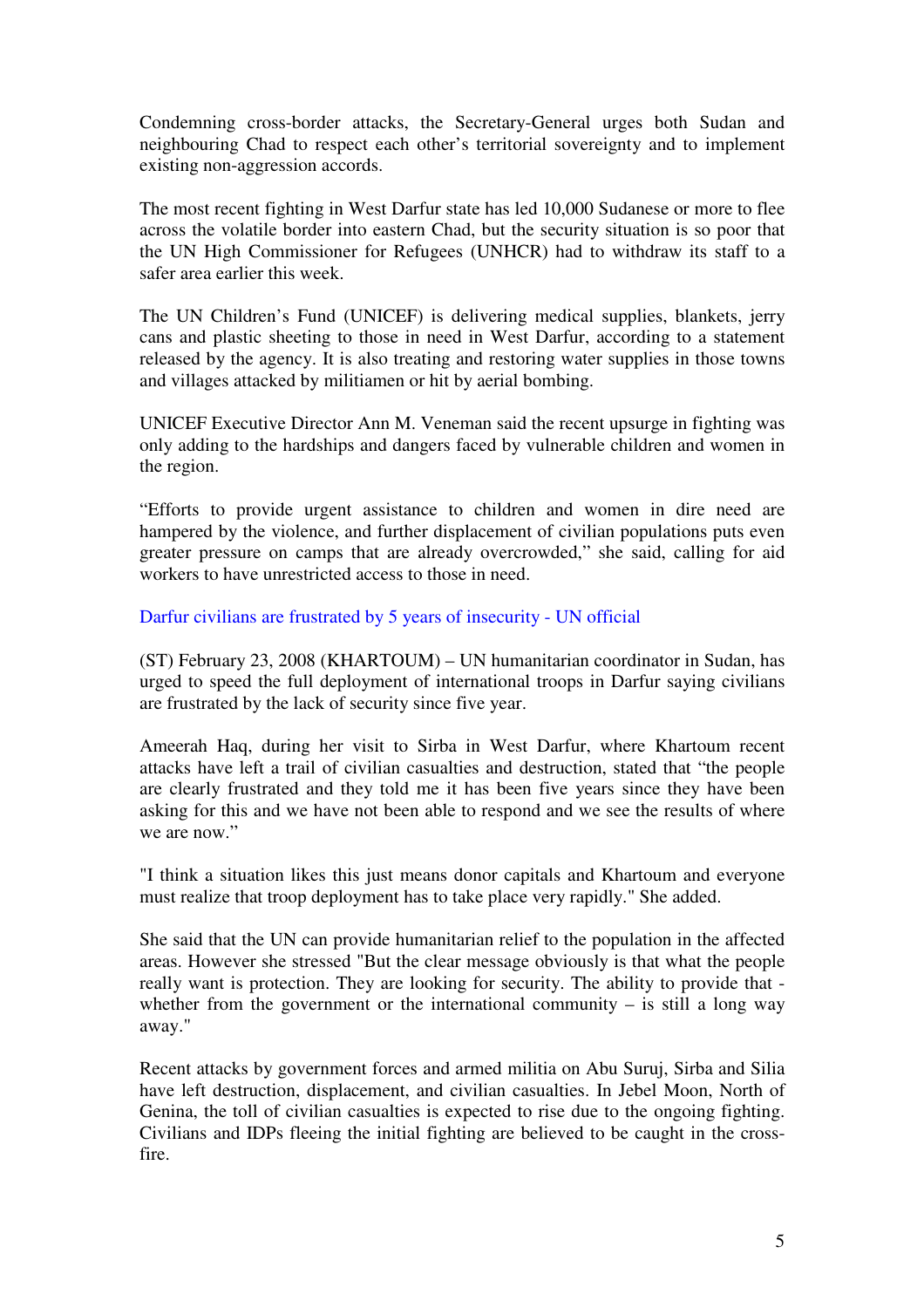UNAMID and humanitarian agencies still lack access to the Jebel Moon area. The peacekeeping mission has communicated to the government its concern for the safety of civilians and expressed its desire to open a safe passage for humanitarian relief in Jebel Moon, at the soonest possible time.

The UN Humanitarian Coordinator in Sudan, Ameerah Haq, escorted by UNAMID peacekeepers, led a team of UN humanitarian agencies to Sirba, on Thursday February 21, in an effort to further coordinate response to the humanitarian crisis in the affected areas North of Genina.

The UN official seemed angered by the continuing violence and the lack of strong action from the international community to curb this escalation of violence.

## **GoNU (CPA, DPA, ESPA)**

African Union appoints special envoy for Sudan's CPA

(ST) February 23, 2008 (ADDIS ABABA) - The Chairperson of the African Union Commission, Alpha Oumar Konare, on Friday, February 15 appointed the Nigerian diplomat Oluyemi Adeniji, as his Special Envoy for the implementation of the Comprehensive Peace Agreement (CPA).

Sudanese government and the former rebel Sudan People's Liberation Movement (SPLM) signed in Nairobi , on January 9, 2005, a peace agreement ending 21 years of civil war in the country. the AU supported the negotiation process that led to the signing of the CPA.

This move is a follow-up to the decisions of the AU Peace and Security Council (PSC) of 24 August and November 2007, which requested the commission to take all necessary steps to fully support the implementation of the CPA, including the appointment of Special Envoy, AU said. Ambassador Adeniji was Nigeria's Minister of Foreign Affairs and Minister of Interior, respectively from, 2003 to 2007. During his diplomatic career, he also served as Nigeria's ambassador to several countries.

Furthermore, from 1988 to 2002, he successfully, served as the Special Representative of UN Secretary General in the Central African Republic and Sierra Leone.

In his capacity as Special Envoy, Ambassador Adeniji will work closely with the Government of National Unity (GONU) and the Government of Southern Sudan (GoSS), as well as with relevant members of the international community, to ensure that the AU fully accompany the parties in their efforts towards the successful implementation of the CPA and the promotion of lasting peace and reconciliation in the Sudan, the AU said.

In addition, and in pursuance of the above-mentioned PSC decisions, the Commission has taken steps to establish an AU Liaison Office in Khartoum, with an office in Juba, to ensure the day to day follow up of the implementation of the CPA and AU's effective participation in the various organs provided for under the agreement.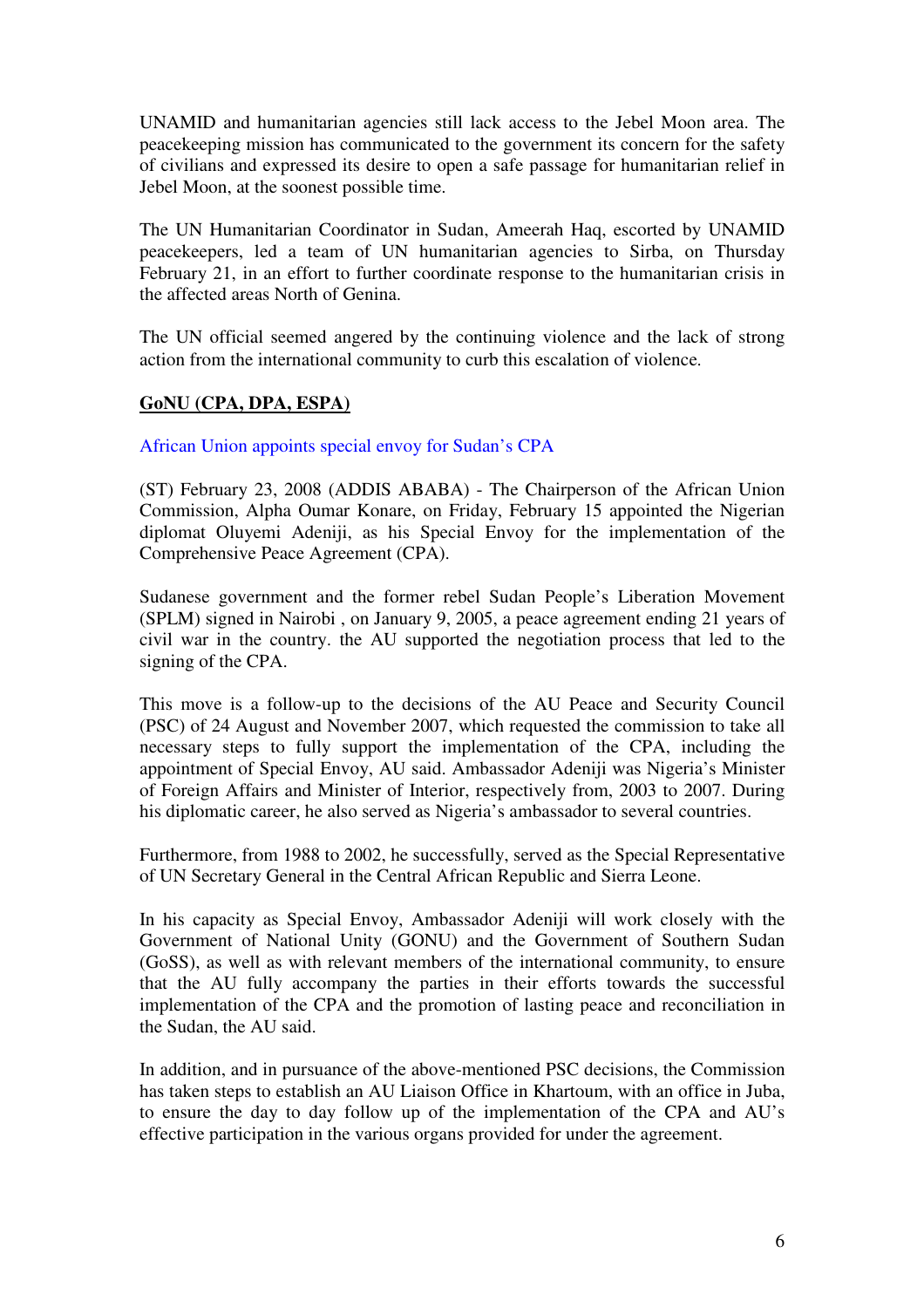Following transfer of authority from its mission (AMIS) in Sudan to the hybrid operation UNAMID, the African Union has opened an AU Liaison Office in Sudan in February 2008.

The AU Office shall be based in Khartoum and Juba. Temporarily it will be headed by Boitshoko Mokgatlhe, Senior Political Officer and Officer-in-Charge, pending the arrival of Ambassador Mahmoud Kane, former Head of the Darfur Integrated Task Force (DITF), who has been appointed Head of the new AU Liaison Office in Sudan.

#### Dr. Nafie and Dr. Mutrif Sidik to speak at SUNA Forum Sunday (SUNA)

Khartoum, Feb. 23 (SUNA)- The Press Forum of Sudan News Agency is to host at 01:00 p.m. Sunday Assistant of the President of the Republic and Deputy Chairman of the National Congress for Political and Organization Affairs Dr. Nafie Ali Nafie and Undersecretary of the Ministry of Foreign Affairs Dr. Mutrif Sidik. The two officials will speak on the hybrid operation following the signing of the status of forces agreement between the government and the joint United Nations and African Union mission on February 9. All press and media institutions are invited to attend the forum

#### National Constitutional Review Commission delays approval of Public Elections Act

Khartoum, Feb. 22 (SUNA) - The National Constitutional Review Commission (NCRC) has postponed its meeting, scheduled to be held Saturday to endorse issues of differences in the draft Public Elections Act, to a later date in order to give room for more consultations over the proposed act. It is to be noted that the NCRC has given the two partners of the Comprehensive Peace Agreement a period of two weeks to forward their points of view over the issues of disagreement in the proposed Public Elections Act.

### President of the Republic briefed on visit of the government delegation to the United States, Alor says American Peace Envoy to Sudan visit Khartoum shortly (SUNA)

Khartoum, Feb. 21 (SUNA)- The President of the Republic Field Marshal Omar Al Bashir was briefed on Thursday about the recent visit by the government delegation to the United States of America which included the Presidential Advisor Dr Mustafa Osman Ismail and the Minister of Foreign Affairs Deng Alor as well as a number of officials and diplomats. The Minister for Foreign Affairs, Deng Alor pointed out in a statement following the meeting with the president at the council of ministers on Thursday that the American administration has shown readiness to remedy all issues of differences between the two countries. The Minister said the American Peace Envoy to the Sudan Richard Williamson will visit the country on Sunday carrying a message on issues of differences. He said the American official will meet with the president of the Republic and with Dr Nafie Ali Nafie, the President Assistant and with Dr Mustafa Osman Ismail the President Advisor, the Minister of Foreign Affair Deng Alor and the Minister for Cabinet Affairs, Pagan Amum. He will also pay a field visit to Darfur to be briefed on the situation on the ground and will also go to southern Sudan where he would be meeting with the First Vice President of the Republic and President of the Southern Sudan government, Salva Kiir Mayardit. The Minister for Foreign Affairs said their meetings with the American officials included the Secretary of State, and her Deputy John Negroponte and her Assistant for African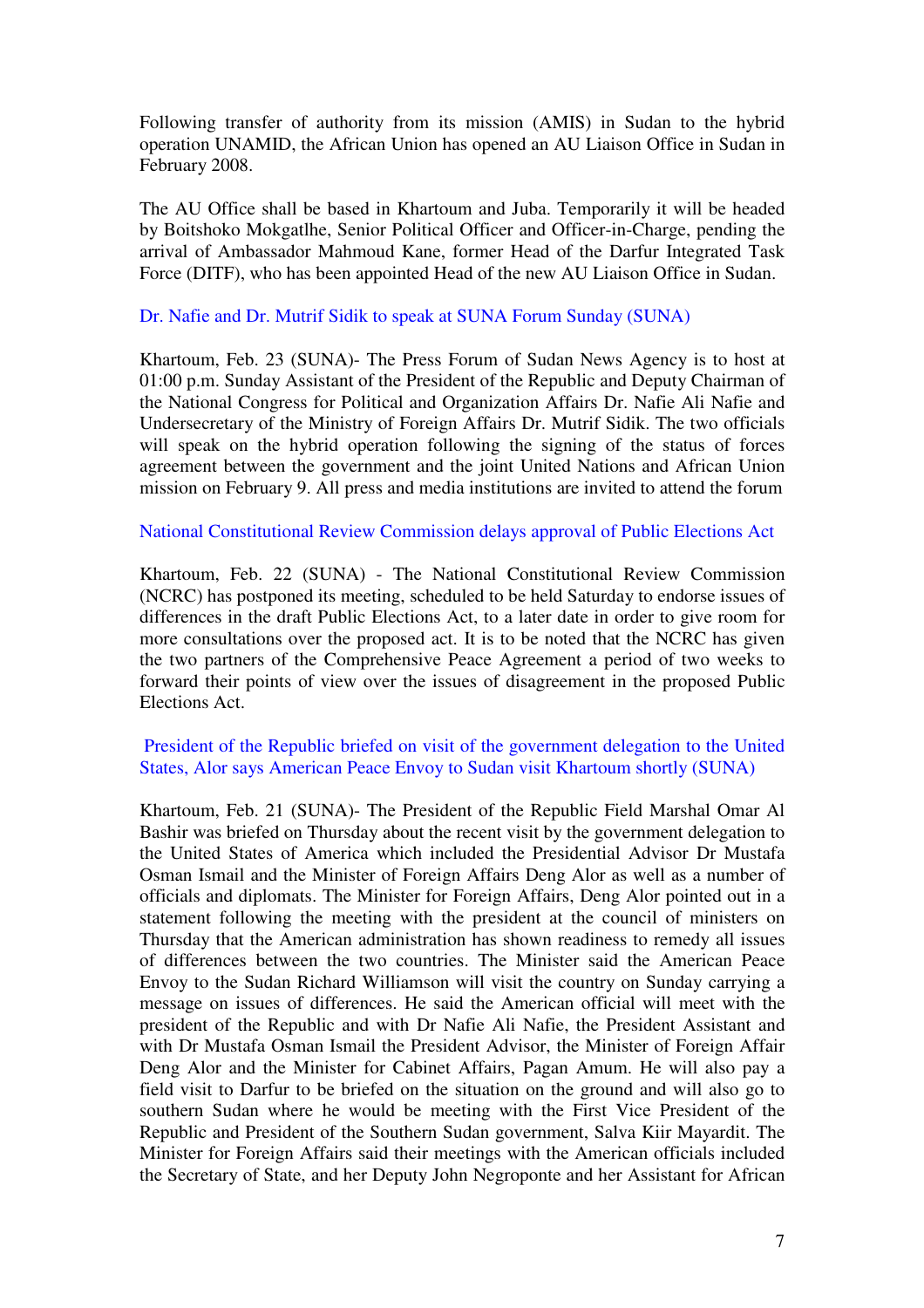Affairs. He said the two sides have also reviewed questions related to Sudan view on lifting its name from the list of countries considered sponsor of terrorism, American economic sanctions imposed on the country beside the bilateral relations and questions related to the Status of the Sudanese embassy in the United States, the American stands towards implementation of the CPA and the Abyei protocol, the question finding a peaceful resolution to Darfur question beside the bilateral relations and other issues related to the containers relative to the construction of the US embassy in Khartoum. Alor said he considered the visit a beginning of a serious dialogue between the United States of America and the Government of National Unity to resolve all the pending questions of differences. He described the visit as successful and useful. He said the delegation has reviewed with Negroponte the question of the Sudanese nationals detained at Guantanamo and that the American official has promised to take action on the issue shortly, as this was a humanitarian question. MA/MA Khartoum demands a copy of Sima Samar report before it is presented (Rai Al-Aam)

#### Reports say Washington supports Bashir's election for a new term (Al-Wohda)

(Al-Wahda) Unofficial US reports said US Administration officials have advised influential SPLM leaders last year to work for overcoming differences with NCP to secure necessary stability for the CPA implementation. These officials are of the view that occurrence of crises would jeopardize the CPA. They said that from their close monitoring of events in the Sudan they concluded that Al Bashir represents the best alternative for the achievement of goals of the interim period.

They added that despite Al Bashir's stance on many issues particularly peacekeepers in Darfur and the International Community, he is the appropriate man for the interim period. Observers saw these statements as clear support from US Administration to Al-Bashir's election for another term.

#### Khartoum demands a copy of Sima Samar report before it is presented

(Al-Rai Al-Aam) The Special Rapporteur of Human Rights, Sima Samar, will arrive in Khartoum on Wednesday on a visit during which she will meet with officials in Khartoum and Darfur.

An informed source told the newspaper that Khartoum demanded to know the contents of the report Samar intends to present to a session of the Human Rights Committee in March to verify the extent of Samar's commitment to the remarks made be Khartoum in the past.

The source said Samar intends to visit Port Sudan and Kajbar but Khartoum said such visit would be futile. The source said Samar requested to meet with a number of GoNU Ministers but the source ruled out meetings between Samar and other Ministers apart from the Minister of Justice.

Sudan Forum for Support to Prophet organizes anti-Danish demonstration on **Wednesday**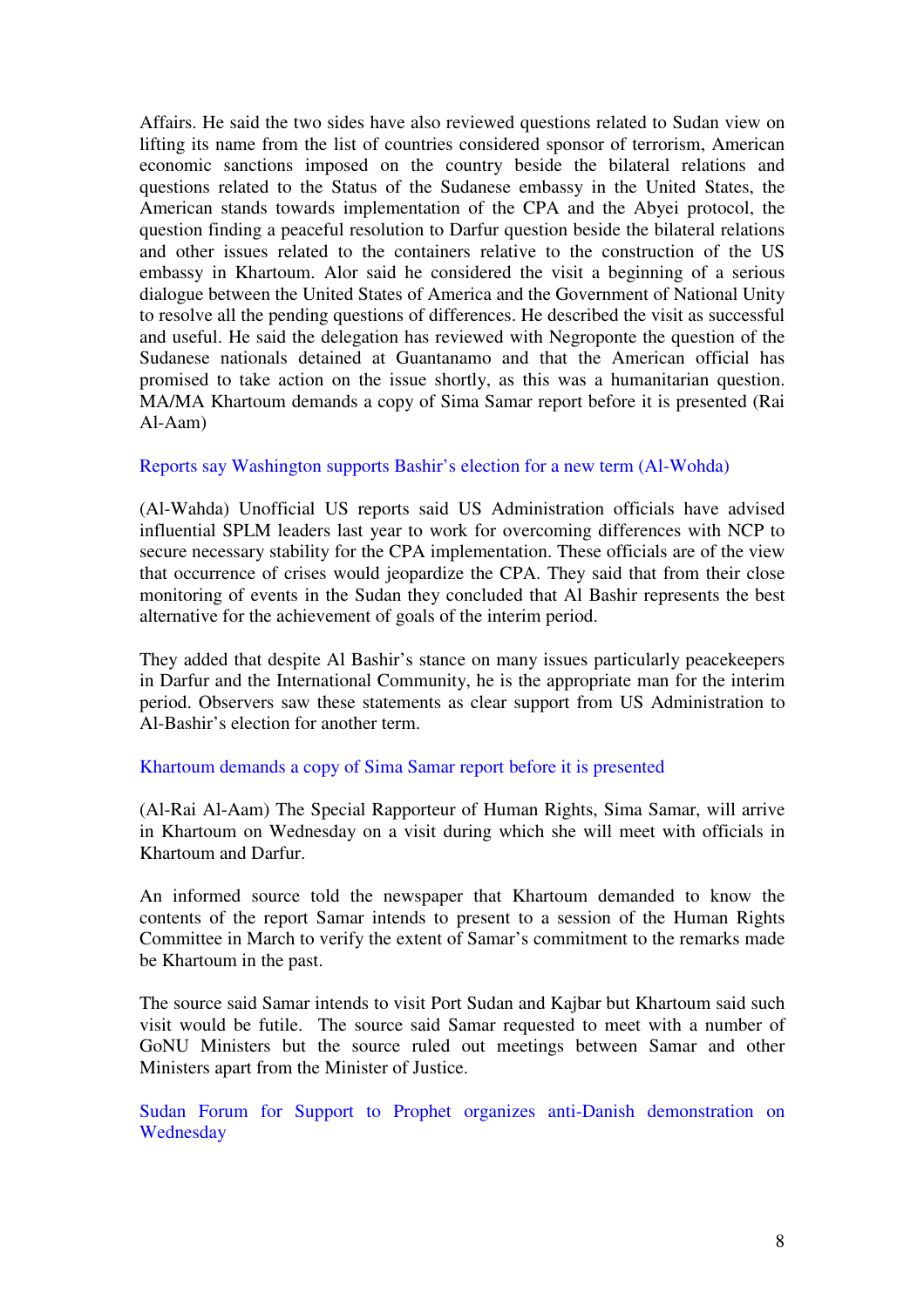(Al-Rai Al-Aam) The Sudan Forum for Support to Prophet Mohamed, led by Dr. Hassan Sulaiman Abu Saleh, decided to stage a massive demonstration on Wednesday to denounce the insult to Prophet Mohamed by the Danish newspaper – publishing of cartoons. The Forum has called upon all Sudanese States to stage simultaneous demonstrations on Wednesday. The Forum will deliver petitions to UN and EU.

### JEM moves to Darfur-CAR border areas

(Al-Rai Al-Aam) The Justice and Equality Movement (JEM), led by Dr. Khalil Ibrahim, instructed its field commanders to move to the border areas between South Darfur and the Central Africa Republic after receiving support from Chad.

According to SMC, a group of JEM has actually begun moving toward this area after receiving heavy weapons and military equipment from Chadian government in a bid to shift its activity to that area.

## FVP makes sensational statements

(Akhbar Al-Yom Feb 23) The First Vice President Lt. Gen. Salva Kiir, said NCP is to blame for escalation of situations in Abyei adding that it is the NCP which provided arms to the Messeriya.

He said Southern Sudan would maintain its relations with the Arab countries even if secession occurs.

With regard to oil revenues, he said they do not know the accounts, as they are not represented in the administration of the oil fields.

Regarding SAF redeployment from the south, he said SAF withdrew from the South except oil areas. "If unity does not realize the goals of our people, they have the right to secede", he added.

## **GoSS**

Government of Uganda and LRA sign ceasefire

(Al-Sudani) Government of Uganda and LRA signed a permanent ceasefire agreement yesterday, a major step towards final peaceful settlement of one of Africa's longest wars.

UN envoy Joaquin Chissano described the agreement "an end to war". The ceasefire agreement was signed in Juba, mediated by the chief negotiator and Vice President of the Government of Southern Sudan Dr. Riek Machar.

GoSS approves \$57 m for southern constitution development fund

(Al-Intibaha) GoSS Ministry of Finance and Economic Planning sanctioned \$57 millions for the Constitution Development Fund of the Southern Sudan Legislative Assembly.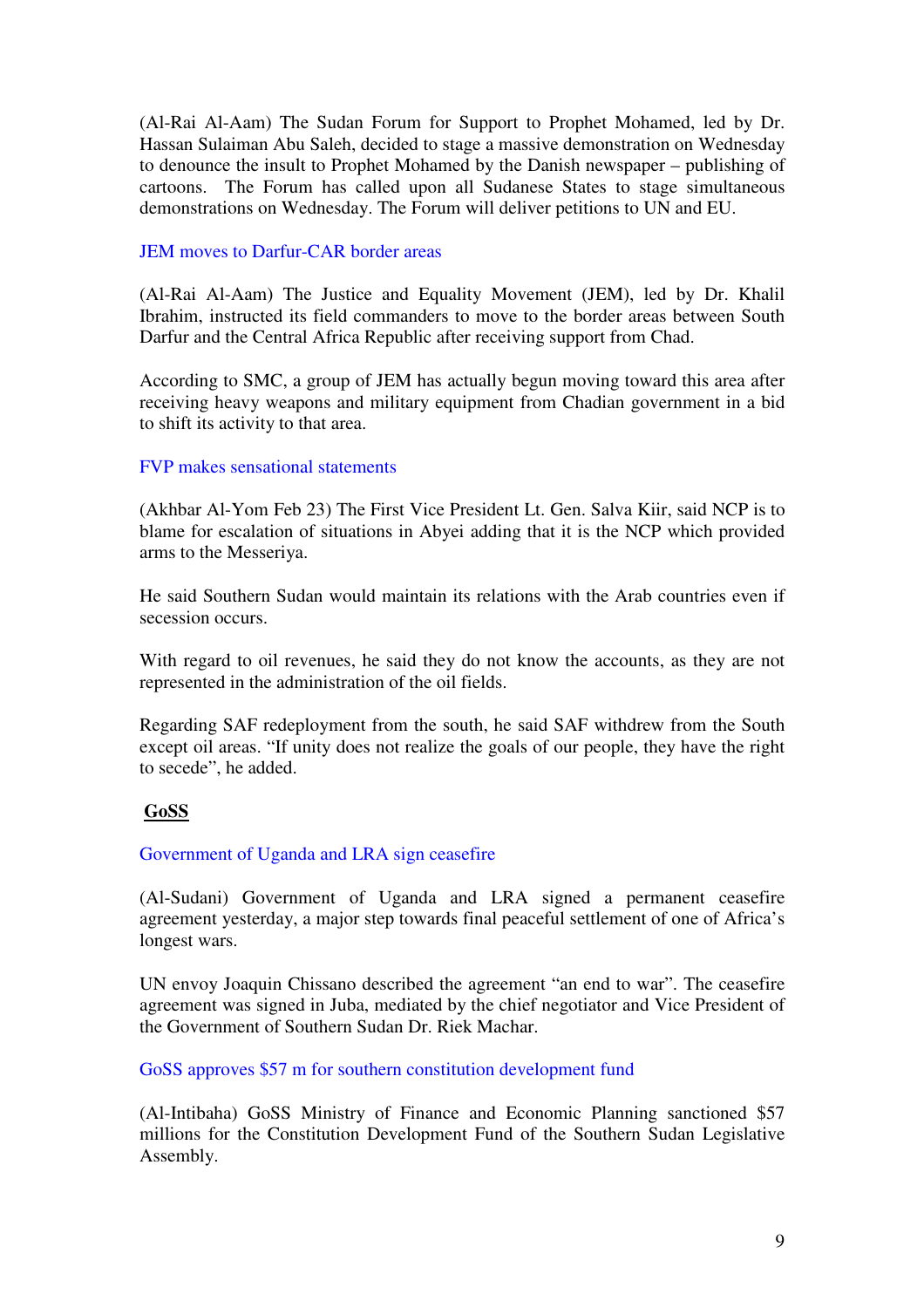The Chairman of the Economic and Financial Committee Prof. Bari Wangi in statement to MirayaFM said the committee has actually received \$19 m out of the total amount adding that the balance would be made available in June.

War erupts between Tabosa and Dinka in Kapoeta (Al-Intibaha), Tens killed in fresh confrontation between Dinka and Messeriya in Abak area

(Al-Intibaha) Tension snowballed between Dinka and Tabosa tribes in the Eastern Equatoria State, blocking all roads leading to the town of Kapoeta. The Tabosa gave the Dinka 24 hours to leave the town at a time when SPLA soldiers raided a commercial complex belonging to JIUs in Malakal, detaining its workers.

According to eyewitness statements to the newspaper, leaflets were distributed in the town of Kapoeta calling for the departure of the Tabosa tribe, accused of being remnants of northern colonization.

The source expected the situation to explode any time.

On the other hand, fierce clashes took place yesterday between Messeriya and SPLA in the area of Abak (40 km south of Meiram) where tens of persons were killed. Those wounded on the part of SPLA were evacuated to Aweil and Wau and those injured on the part of Messeiriya were taken to Meiram and then to Higlig.

Messeiriya said they had been provoked by the SPLA which also prevented Messeriya from grazing their animals.

## **Darfur**

#### Chinese Envoy for Darfur visits Sudan on Sunday (ST)

February 23, 2008 (KHARTOUM) — China's special envoy on Darfur, Liu Giujin, will begin a five-day visit to Sudan on Sunday during which he will be calling on senior government officials and will pay a field visit to Darfur region.

The Chinese official will hold talks with the Sudanese officials on the development of the question in Darfur with regard to the political process and the hybrid operation.

Liu Giujin will sign a document on delivery of the fourth shipment of the Chinese Humanitarian aid to Darfur region.

China is considered to have influence over Sudanese leaders because it buys twothirds of the northeast African state's oil exports, sells weapons to its Islamic government and defends it in the U.N. But China has attracted criticism from the U.S. and other nations, who accuse it of not doing enough to bring violence to an end.

During a visit to the British capital, the Chinese envoy Liu Guijin said that Beijing wasn't satisfied with progress made on sending a hybrid force of African Union and U.N. peacekeepers to Darfur, and that it was quietly pushing behind the scenes to encourage Khartoum to collaborate with the international community.